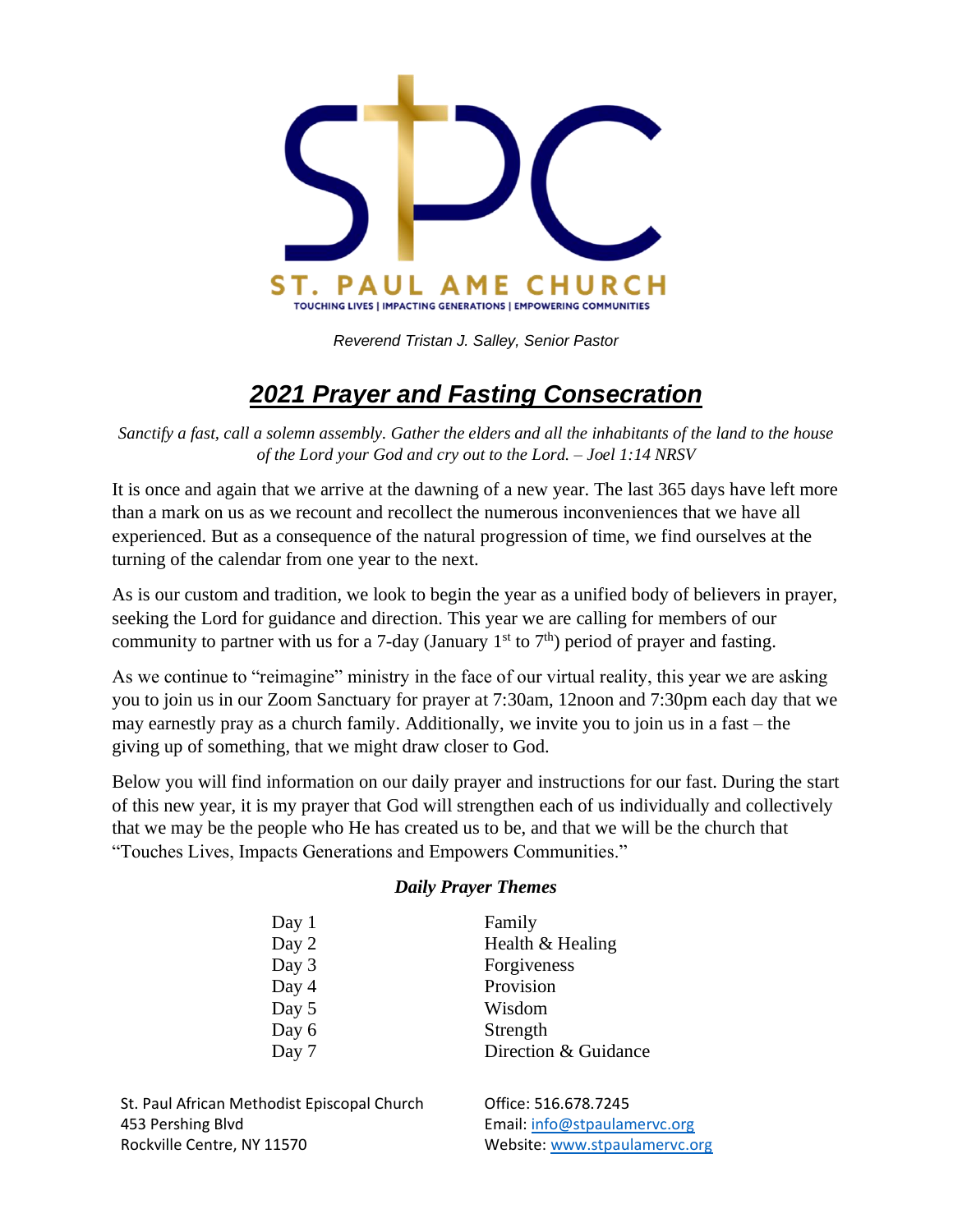### Consecration Guide

- a) Spend quality time with God daily in prayer and devotion
	- Daily Prayer and Devotion at 7:30am, 12noon and 7:30pm via our Zoom Sanctuary
- b) Be intentional in what you put in your body Fast every day from 6:00 AM – 6:00 PM.

\*Please consult your Doctor/Physician before beginning any fast. Your health is important.

- c) Be intentional of being physically fit
	- Exercise is an essential element to living healthy lives. We encourage you to do something active for 15minutes per day. (i.e. sit ups, walking/running, pushups or jumping jacks)
- d) Make a commitment to HONESTLY tithe 10% to the house of God
	- Commitment to give to the house of God a portion of what God has blessed you with.
- e) Engage in godly and positive conversations/language
	- Make it a priority to encourage somebody else.
	- Convey to those that are near and dear to you, that you love them.
	- Commit to NOT gossiping, slandering, or using abusive language.
	- If you do not have anything positive to say, then put a gate around your mouth. (James 1:26)